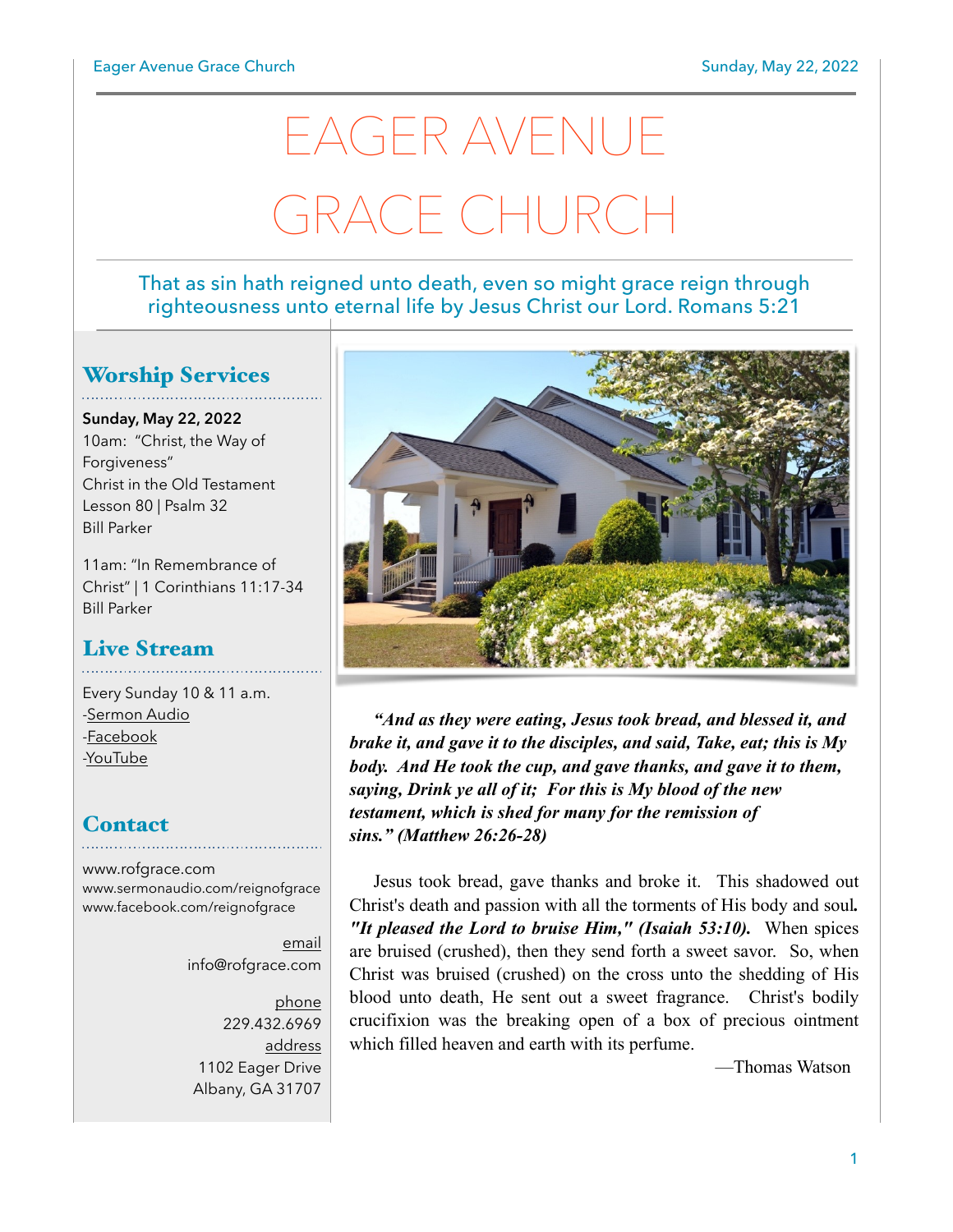

#### **Hymns**

**May 22nd services There is a Fountain - 222 Amaing Grace - 236**

#### Prayer Requests

 Winston and Patricia Pannell, Alex Wages, Audrey Asher, Frank Dell, Cathy Robinson, Lori Ann Loosier, Leonard Qualls, Cassie Broxton, Nancy Byrd, James Mwali and the mission in Malawi, Africa.

#### **Travel**

The Lord willing, Debbie and I will be traveling next week to Ruston, LA, where I will be preaching for Pastor Richard Warmack and the brethren of Grace Baptist Church. Elder Jim Casey will be preaching next Sunday (May 29th) here in my absence.

# The Lord's Supper - Who is Worthy?

 We will serve the Lord's Supper following the messages this morning. This is a blessed memorial ordinance that Christ gave to the church for us to remember Him as our Surety, Substitute, Redeemer, Life-Giver, and Preserver. The unleavened bread symbolizes His sinless humanity (His body) sacrificed in our place because of our sins imputed to Him. The wine symbolizes His blood (His death) to accomplish righteousness which God has imputed to His people and from which He gives them spiritual and eternal life. The accomplishment of this great salvation is assured by the risen Christ Who is now seated at the right hand of His Father ever living to make intercession for all who believe and rest in Him. This shows us that this blessed ordinance is for true believers who see their only worthiness to approach God in and by the Lord Jesus Christ and based upon the merits of His righteousness alone. If you are trusting the true Christ for all salvation, do not look within yourself to find anything that qualifies you to partake of this supper. Look to Christ alone! This supper is for sinners saved by grace, and grace always reigns through righteousness unto eternal life by Jesus Christ our Lord *(Rom. 5:21)*. We invite all who see and rest in Christ and His merits as their only hope of salvation and eternal life to partake of this ordinance with us.

—Pastor Bill Parker

 Sinner, when you consider your sinfulness and the impossibility of rising above it according to God's standard of righteousness and holiness, never forget that it is the blood of Jesus Christ alone that cleanses us from ALL sin. Forgiveness cannot come to us otherwise. Faith and sincerity will not do it. Repentance and tears of sorrow will not do it. Reformations and determinations of conduct will not do it. IT IS ONLY THE BLOOD JESUS CHRIST!

—Copied